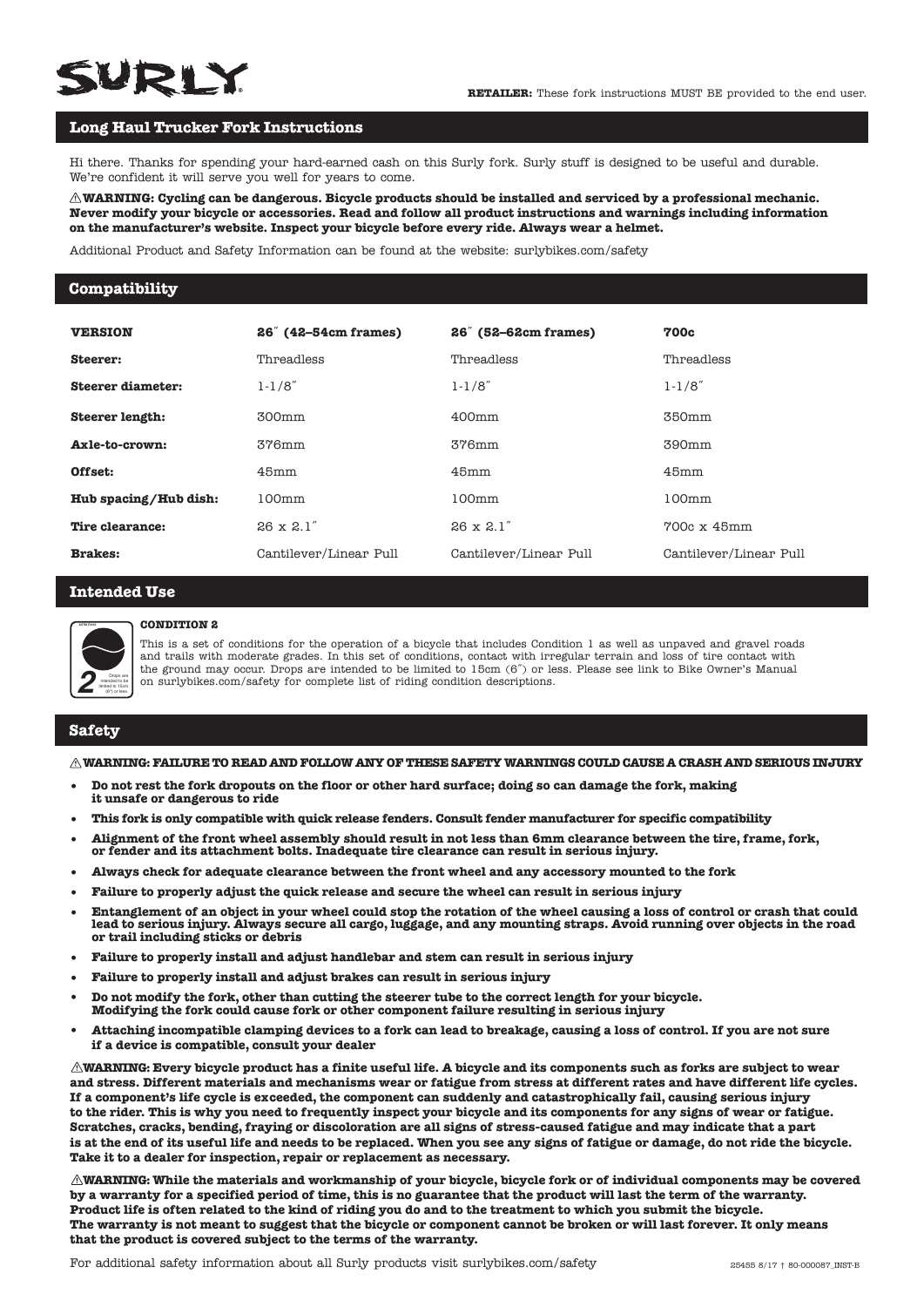### **Tools Required**

- Crown race setting tool
- Star nut setter
- Hammer/mallet
- Steerer tube cutting guide (recommended)
- Hacksaw and permanent marker or tape
	- Cutting fluid (recommended)
	- Hex wrenches: 4, 5, 6mm
- Torque wrench

Verify that the fork, headset and all required parts for proper assembly have compatible dimensions. The fork, headset, headset spacers and stem steerer clamp must have compatible diameters. Use of incompatible components can cause component failure.

Make sure headset and stem parts that come into contact with the steerer tube are free of burrs or sharp edges. Remove burrs or sharp edges by using very fine grit sandpaper.

## **Installation**

1. Once the headset cups have been installed into the frame according to the headset manufacturer's instructions, install the crown race. Holding the fork in one hand, install the headset's fork crown race onto the fork race seat with a headset crown race setting tool and hammer.

#### $\triangle$ WARNING: Do not rest the fork dropouts on the floor or other hard surface; doing so can damage the fork, making **it unsafe to ride.**

- 2. Install the bottom assembly of the headset according to the manufacturer's instructions and insert the fork into the headtube. Install the top assembly of the headset according to the manufacturer's instructions.
- 3. Install the stem on the steerer and slide it down to seat it firmly against the spacers on the top of the heasdset. Gently tighten the stem's steerer clamp bolt(s) just enough to hold the assembly in place.
- 4. Mark the steerer tube at the top edge of the stem. Remove the stem and spacers from the steerer and the fork from the bike. Mark the steerer again, this time 3mm below the first mark. This will be your cutting mark.
- 5. To ensure a square cut, the use of a steerer tube cutting guide is strongly recommended. Using a hacksaw with a fine-toothed metal cutting blade, begin cutting the steerer at the cutting mark—the use of cutting fluid is recommended. Once cut, use a file to remove any burrs on the inside and outside edges of the steerer tube.
- 6. Install the star nut supplied with the headset into the steerer tube per the manufacturer's instructions.
- **WARNING: Again, do not rest the fork dropouts on the floor or a hard surface; doing so can damage the fork, making it unsafe to ride.**
- 7. Reinstall the fork, headset assemblies, spacers, and stem, and pre-load the top cap to attain the proper headset adjustment in accordance with the headset manufacturer's instructions. Tighten the stem's steerer clamp bolt(s) to the stem manufacturer's specifications.
- 8. Attach the front wheel to the fork, and align the stem with the front wheel. Tighten the stem's steerer clamp bolts to the stem manufacturer's specifications. While straddling the top tube and holding the front wheel between your legs, make a strong attempt to rotate the stem around the steerer. If the stem rotates, increase the torque on the steerer clamp bolts; do not exceed 7 Nm.

 **WARNING: Alignment of the front wheel assembly should result in not less than 6mm clearance between the tire, frame, fork, or fender and its attachment bolts. Inadequate tire clearance can result in serious injury.**

- 9. Follow the wheel manufacturer's instructions for correct clamping of the wheel quick release and install the front wheel.  $\triangle$ WARNING: Failure to properly adjust the quick release and secure the wheel can result in serious injury.
- 10. Install and adjust handlebar to stem following stem and handlebar manufacturer's instructions.
- **WARNING: Failure to properly install and adjust handlebar and stem can result in serious injury.**
- 11. Install and adjust the front brake following the brake manufacturer's instructions.
- **WARNING: Failure to properly install and adjust brakes can result in serious injury.**
- 12. Check the tightness of the stem bolts before each ride, and inspect the fork for damage before every ride.

# **Ongoing Maintenance**

Loosen the stem's steerer clamp bolts before making any stem-to-fork alignment adjustments.

Periodically remove, clean and inspect your fork for cracks or any other damage. Any questions about marks or cracks on the fork should be directed to your Surly dealer immediately.

Regularly inspect all components for any damage (cracks, chips, etc.) and replace components upon detection.

In the event of a crash or impact, carefully inspect handlebars, fork, stem, seatpost, wheels and the frame for any visible damage. As with any component under varying degrees of stress there is a fatigue life that is proportional to the type of use and abuse applied to the part. Always inspect your components before a ride. If you have doubts about the integrity and condition of any part, replace it. Consult your dealer if you are unsure about the condition of your Surly fork or any part of your bicycle.